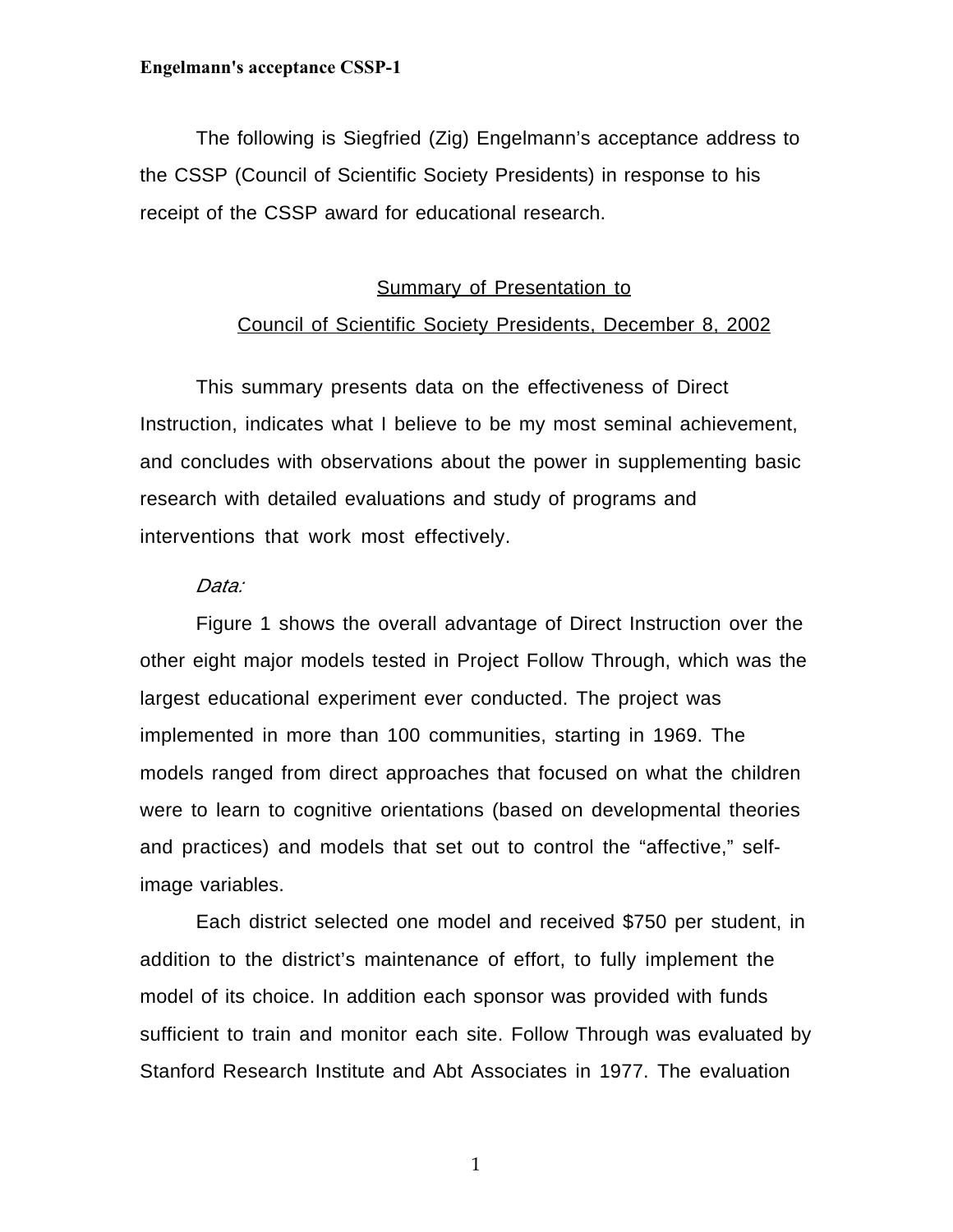involved the last wave of 10,000 at-risk third-graders who had gone through the nine models.



Comparison of Achievement Outcomes across Follow Through Models

Figure 1 shows the net educationally significant differences between each model and the comparison children who went through extant Title One programs (both a pooled comparison group and one based on the characteristics of each school). Differences were considered educationally significant if they were at least one-fourth standard deviation. Direct Instruction (DI) had the highest number of net educationally significant differences in basic skills, cognitive skills, and affective measures (how much the children took responsibility for their successes and failures). As the figure shows, most of the models, which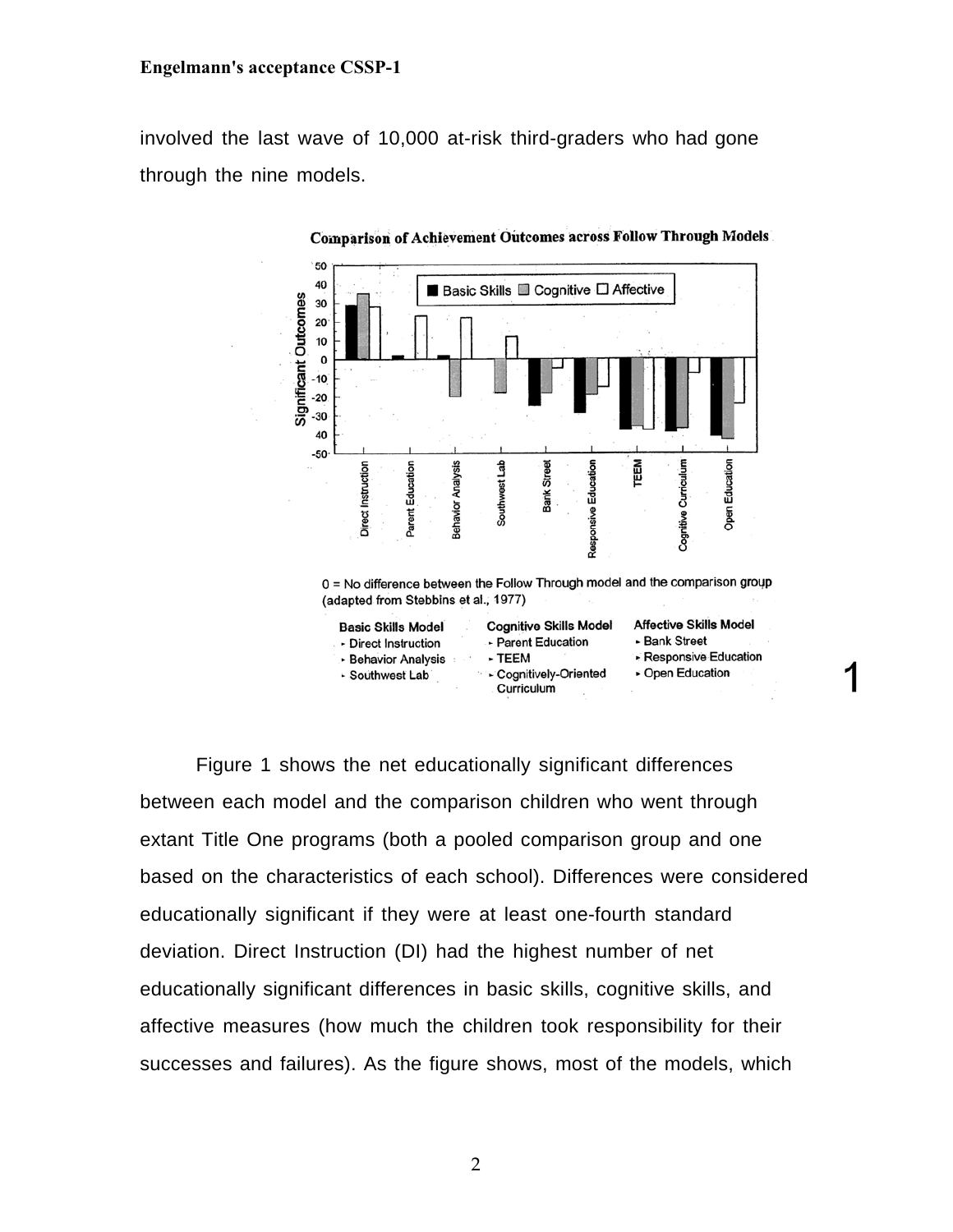parallel models that are used extensively in schools today, performed far worse than the comparison children.

Figures 2, 3, and 4 show the percentile scores for the nine models in Reading, Math, and Language. The baseline is the  $20<sup>th</sup>$  percentile, assumed to be the standard for Title-One students. DI outperformed the other models by a substantial margin in all three subjects (and in spelling). The differences are more striking in math and language, with most of the models performing at or below the  $20<sup>th</sup>$  percentile.



Reading Percentiles Scores Across Nine Follow Through Models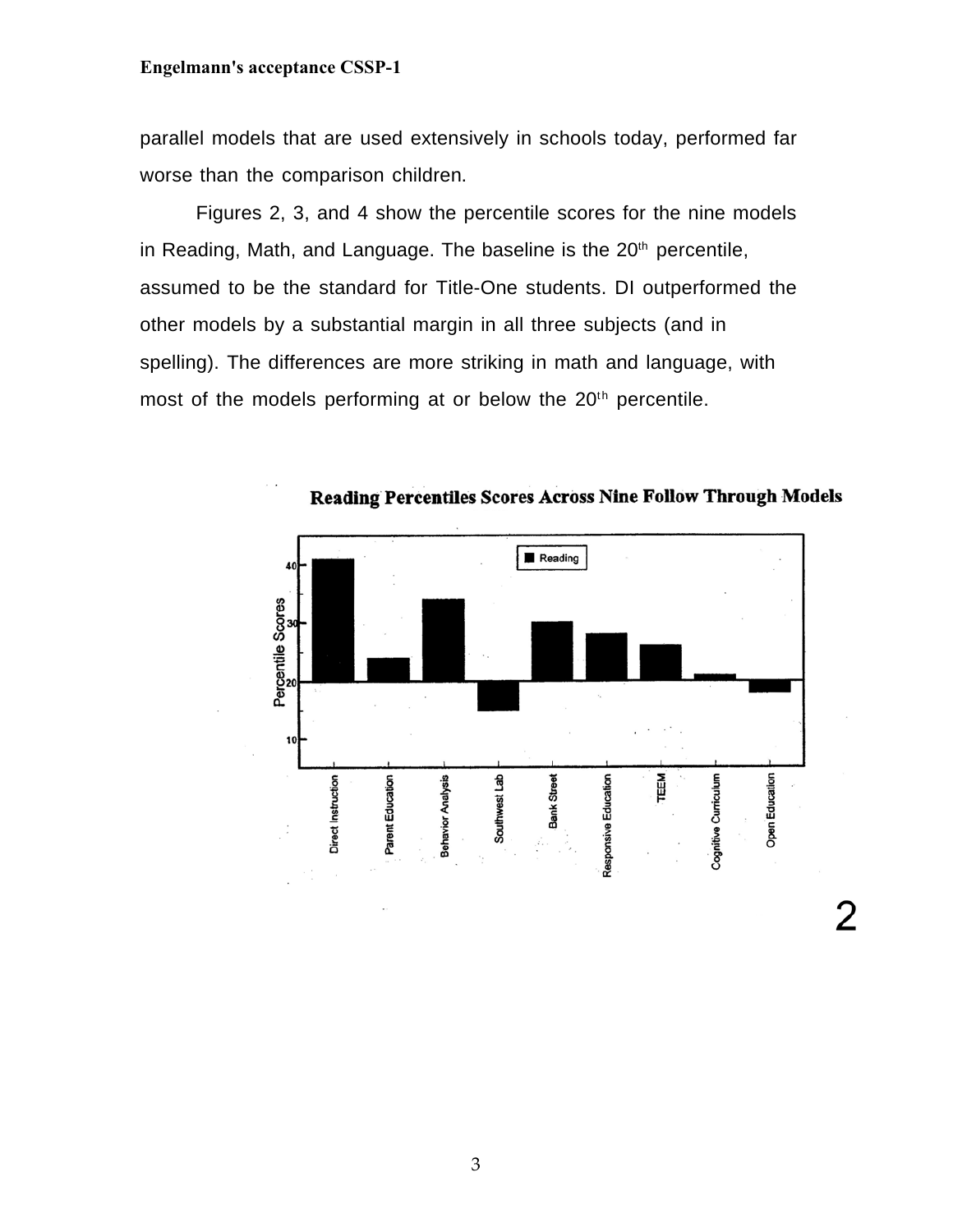

Math Percentiles Scores Across Nine Follow Through Models

Language Percentiles Scores Across Nine Follow Through Models

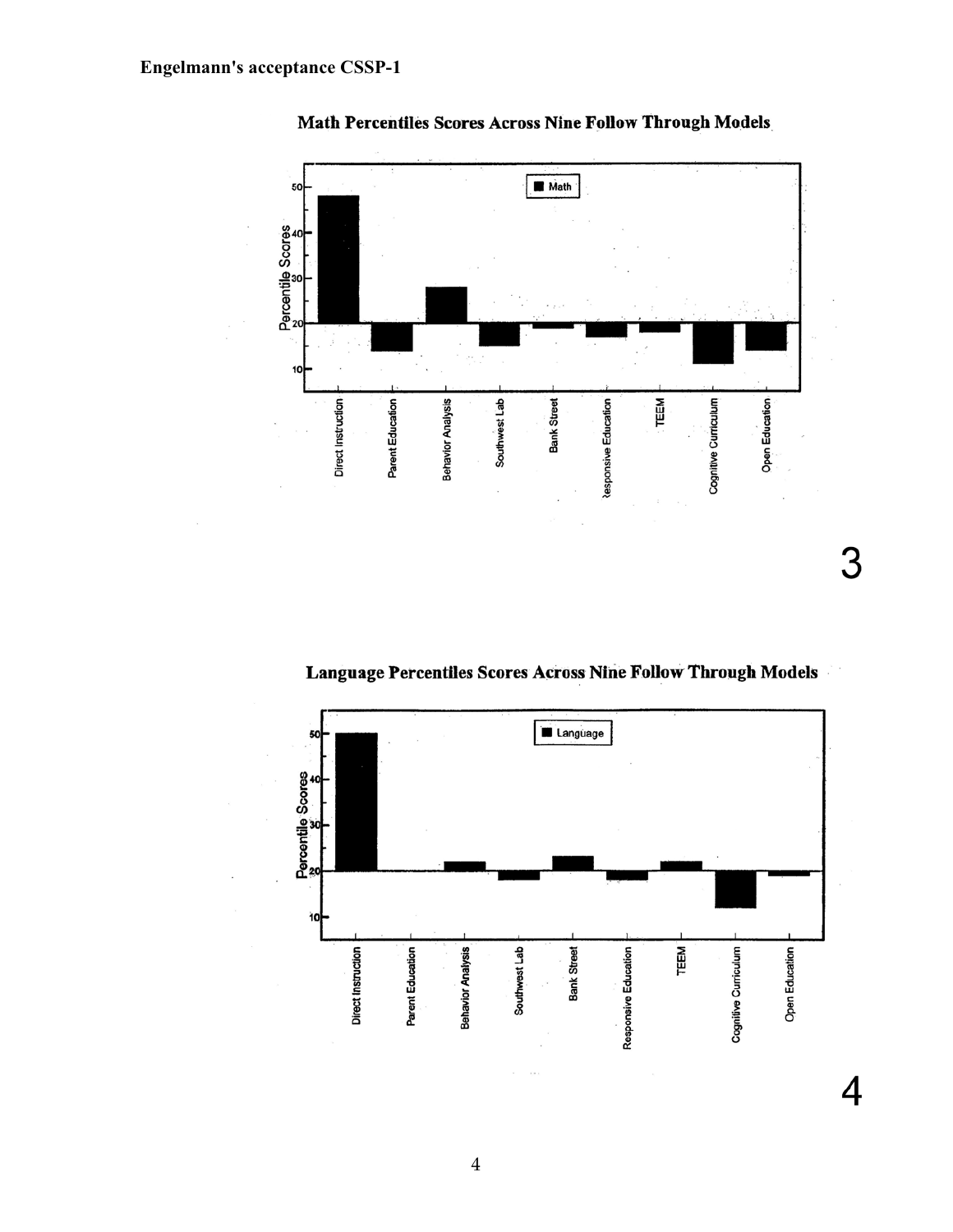Figure 5 shows the math performance (in standard scores) of DI students of various IQ ranges (from over 131 to under 71) as they progressed from grade 1 through grade 3. The lines are parallel, suggesting that the same rate of the students in achievement was realized for all students. This outcome is partly an artifact of the priorities of the DI model, because it focused disproportionately on the lower performers, those students less likely to succeed. With more emphasis on the higher performers, their performance could have been accelerated more dramatically.



MAT Math Scores: Longitudinal Progress by IQ Blocks for Children Entering **Kindergarten Sites** 

5

More-current data on DI is presented through figures 6-11. Figures 6-9 show the performance of students in a DI implementation managed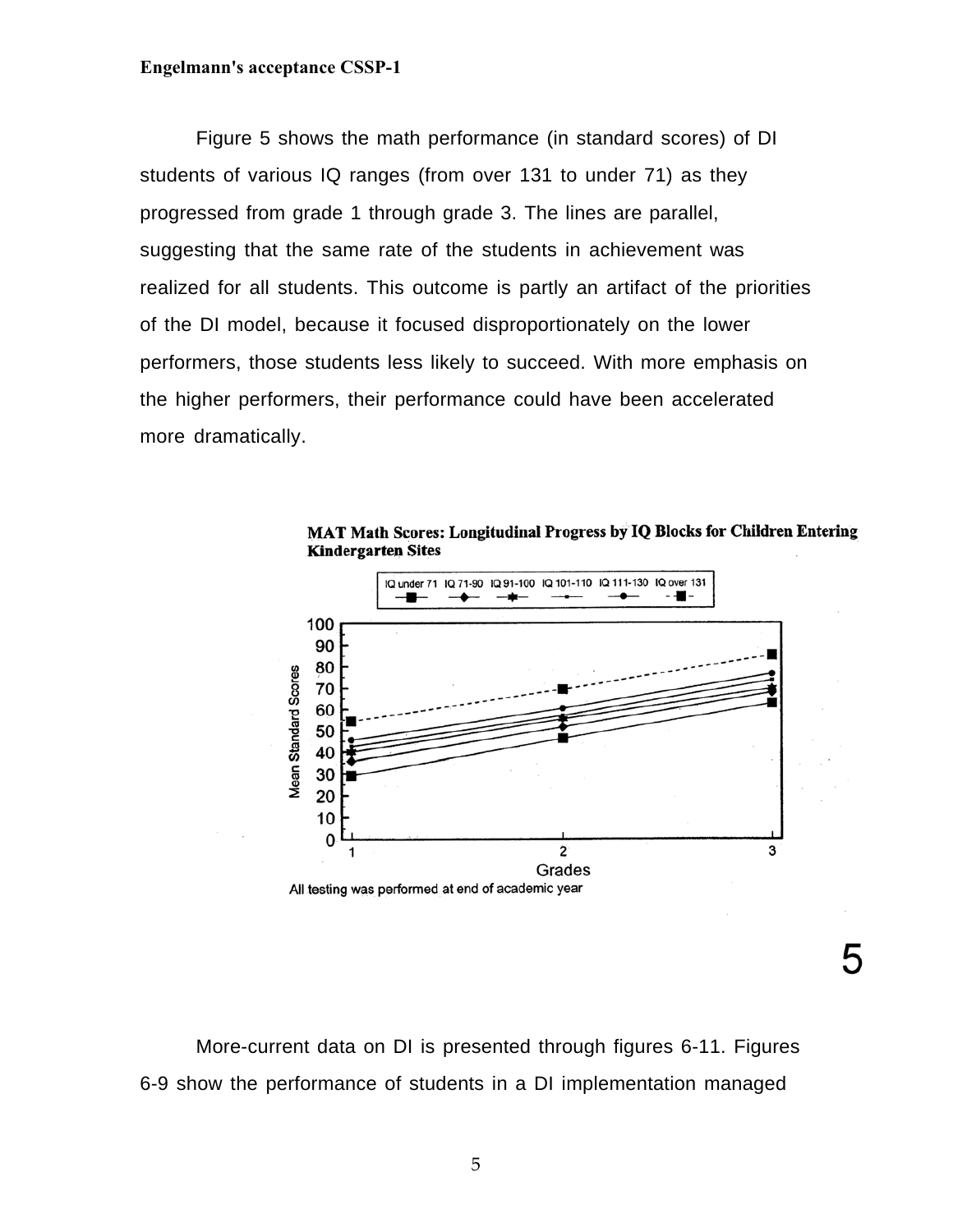by The National Institute for Direct Instruction. Figures 10 and 11 show the results of an independent organization, the RITE Institute in Houston, Texas.

The Baltimore data compares performance of the 11 schools NIFDI worked with since 1998. Figure 6 shows fifth-grade reading in percentiles. Although there is great variation in the 2002 performance of the sites, nearly all of them more than doubled their percentile scores, with one of them going from the 11<sup>th</sup> to the 64<sup>th</sup> percentile. The variation is largely a function of the extent to which the school followed the NIFDI procedures for implementing, rather than the district guidelines, which are not consistent with those of NIFDI. The highest performing school followed the NIFDI guidelines with the greatest fidelity.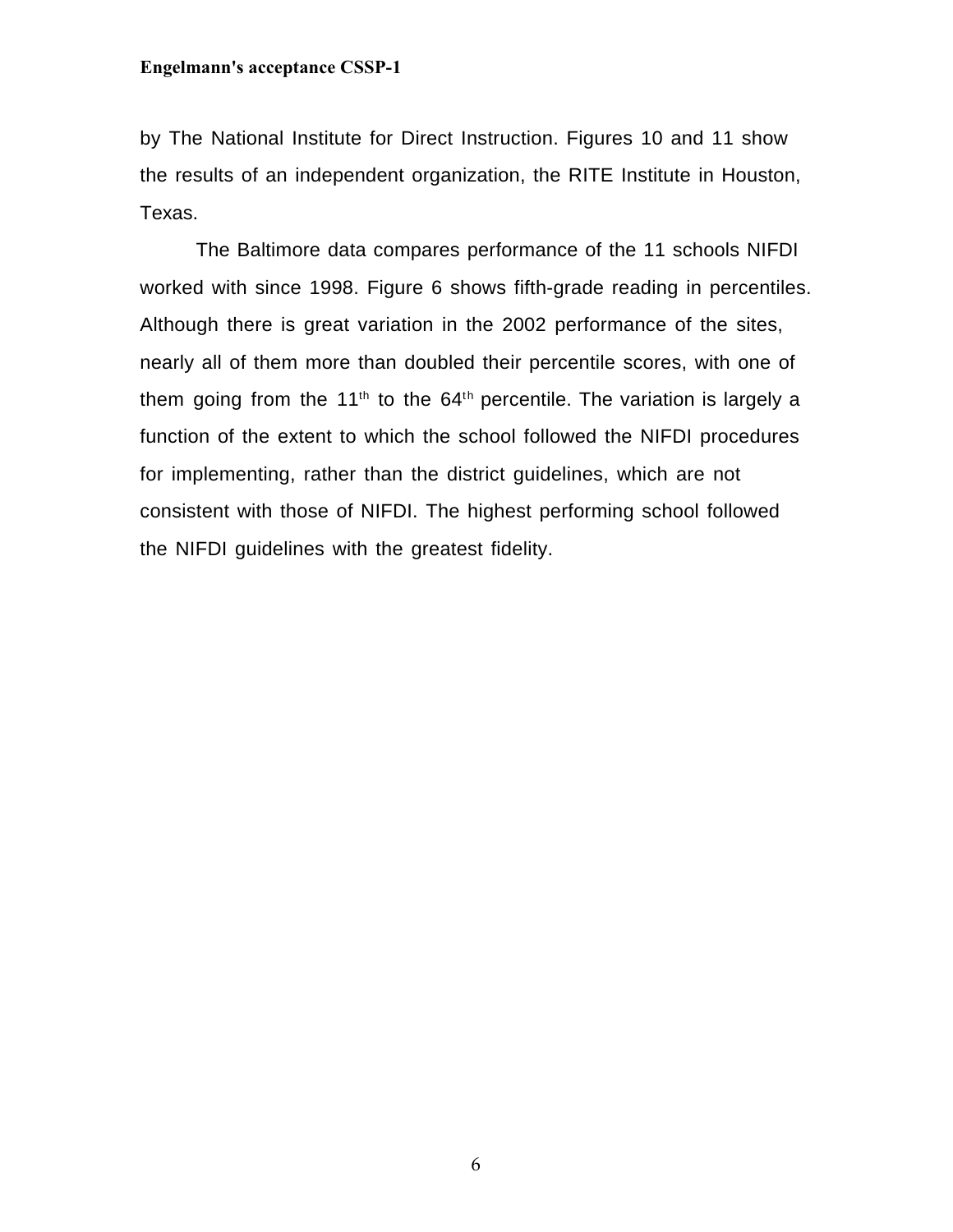Figures 7 and 8 show first-grade and fifth-grade math performance. Most of the first-grade percentiles in 2002 are over the 60<sup>th</sup> percentile and all are more than double the 1998 level. The fifth- grade performance is not nearly as high, and not as high as the  $5<sup>th</sup>$ -grade reading



**■1998 2002** 

6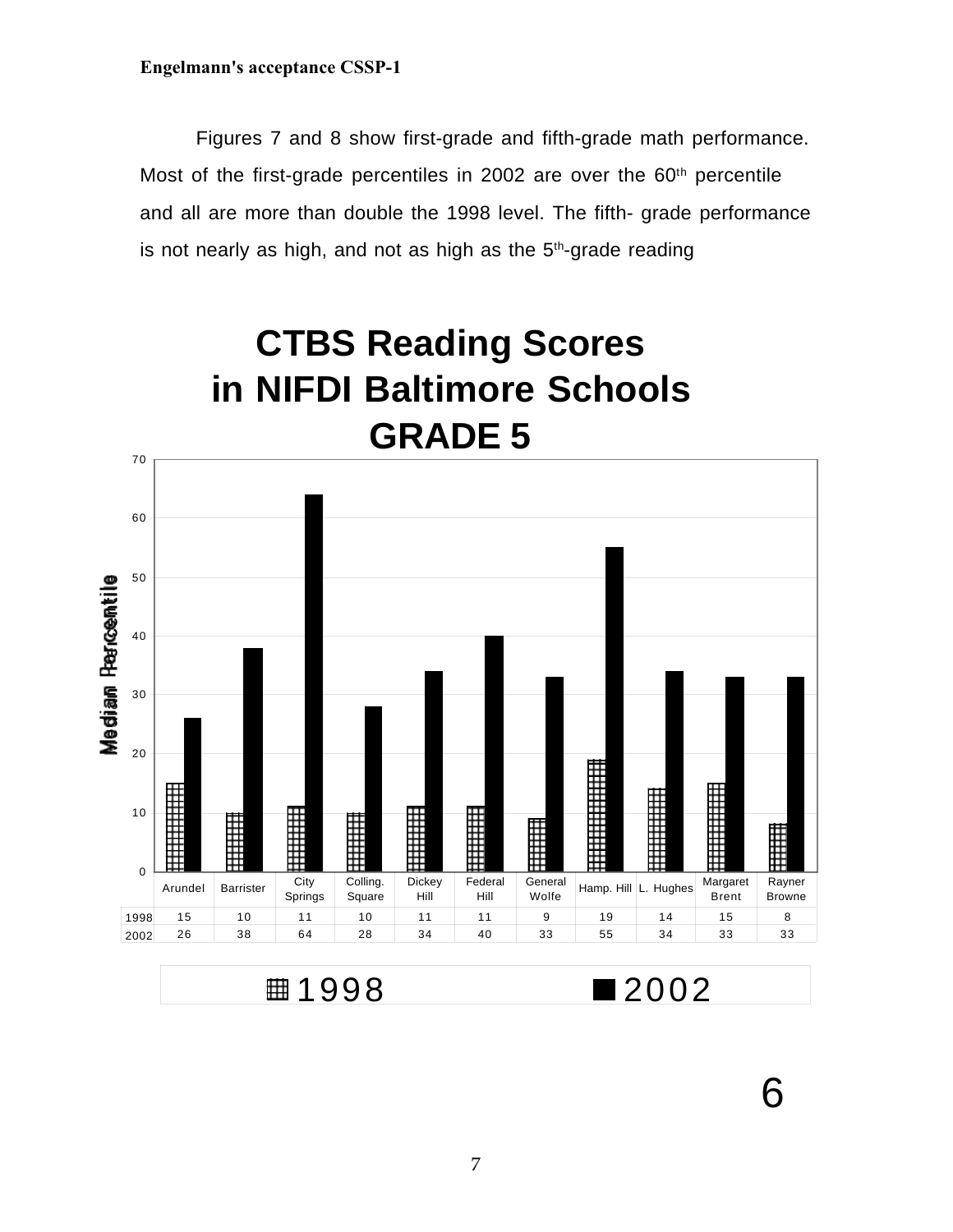performance. This difference is largely a function of turnover. Although a high turnover rate (25% percent per year) affects reading, its results create greater stress in math in grades 4 and 5. The reasons are: (1) it is harder to train teachers in these grades to teach math effectively; and (2) the likelihood of incoming students fitting into any group of students that has been in the school since K or 1 is zero. (Reading is different because at least some students coming in read well enough to perform in one of groups in the fourth or fifth grade.) To accommodate incoming students for math, the higher performers (continuing students) are often compromised because they represent a relatively small group, and there is no practical way to place them appropriately.

Even so, the 5<sup>th</sup>-grade math performance is far superior to what it had been in 1998, with nine of the schools at least doubling their 1998 scores.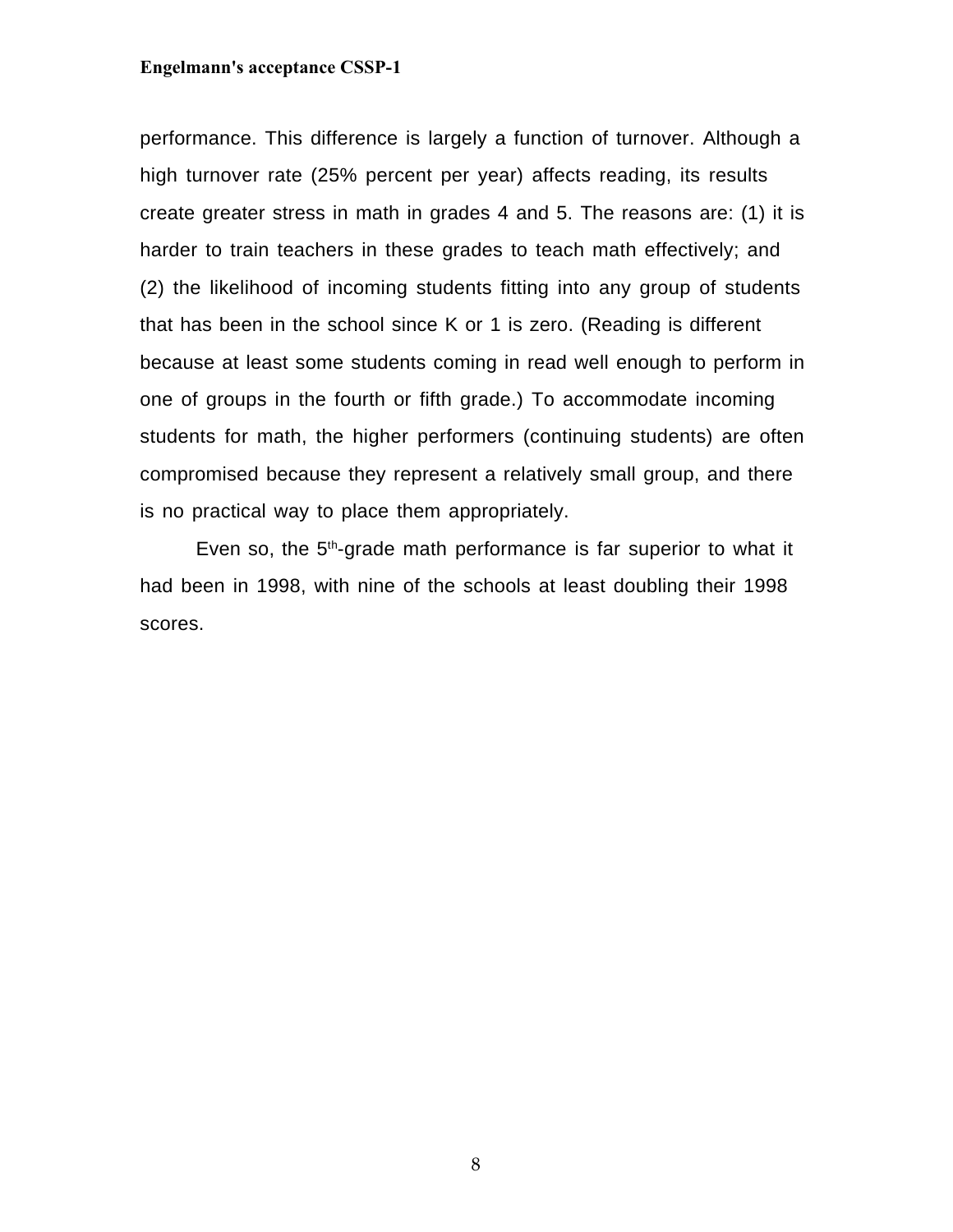## **CTBS Math Scores NIFDI Baltimore Schools GRADE 1**



■1998 ■2002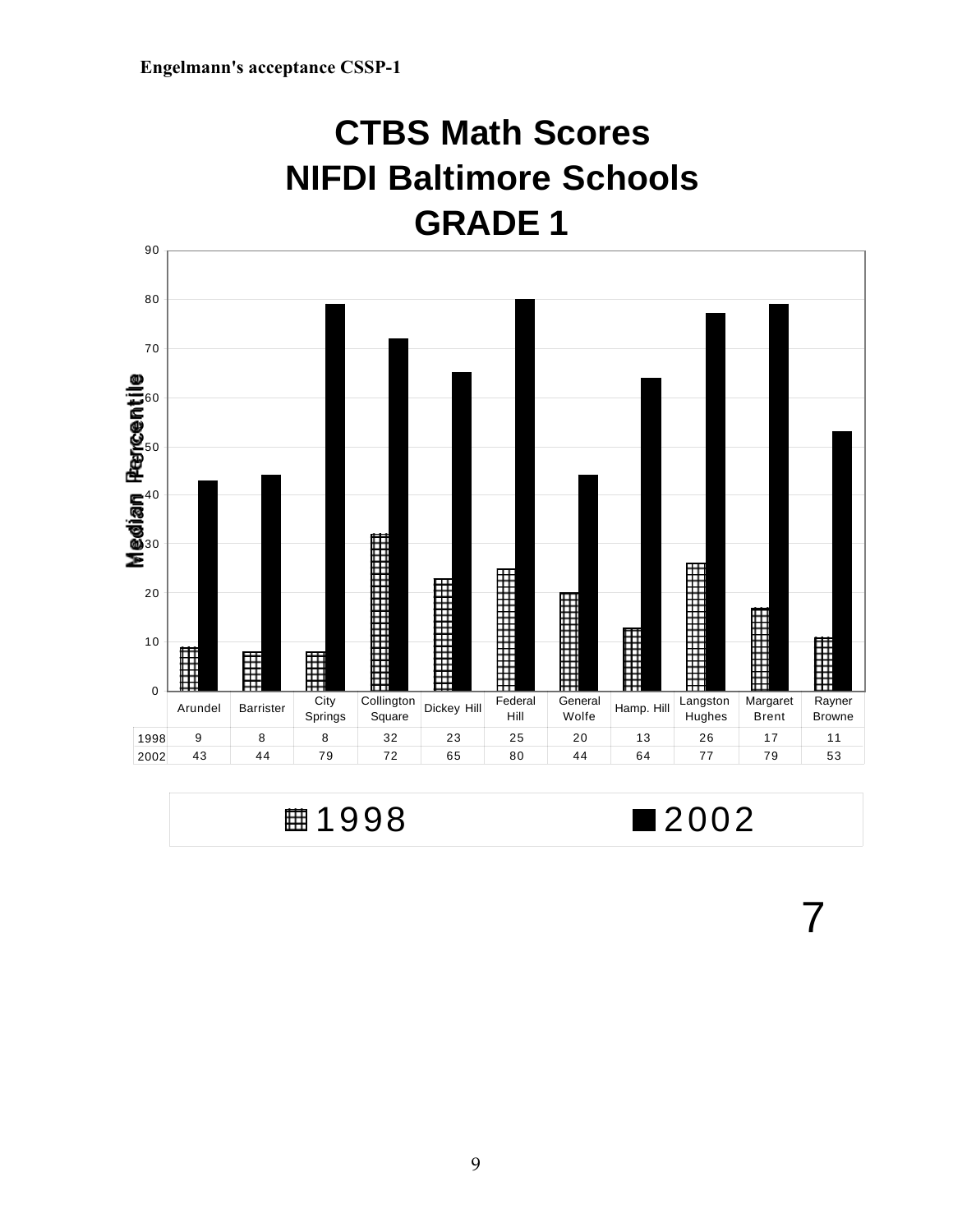## **CTBS Math Scores NIFDI Baltimore Schools GRADE 5**



| ■2002 |
|-------|
|       |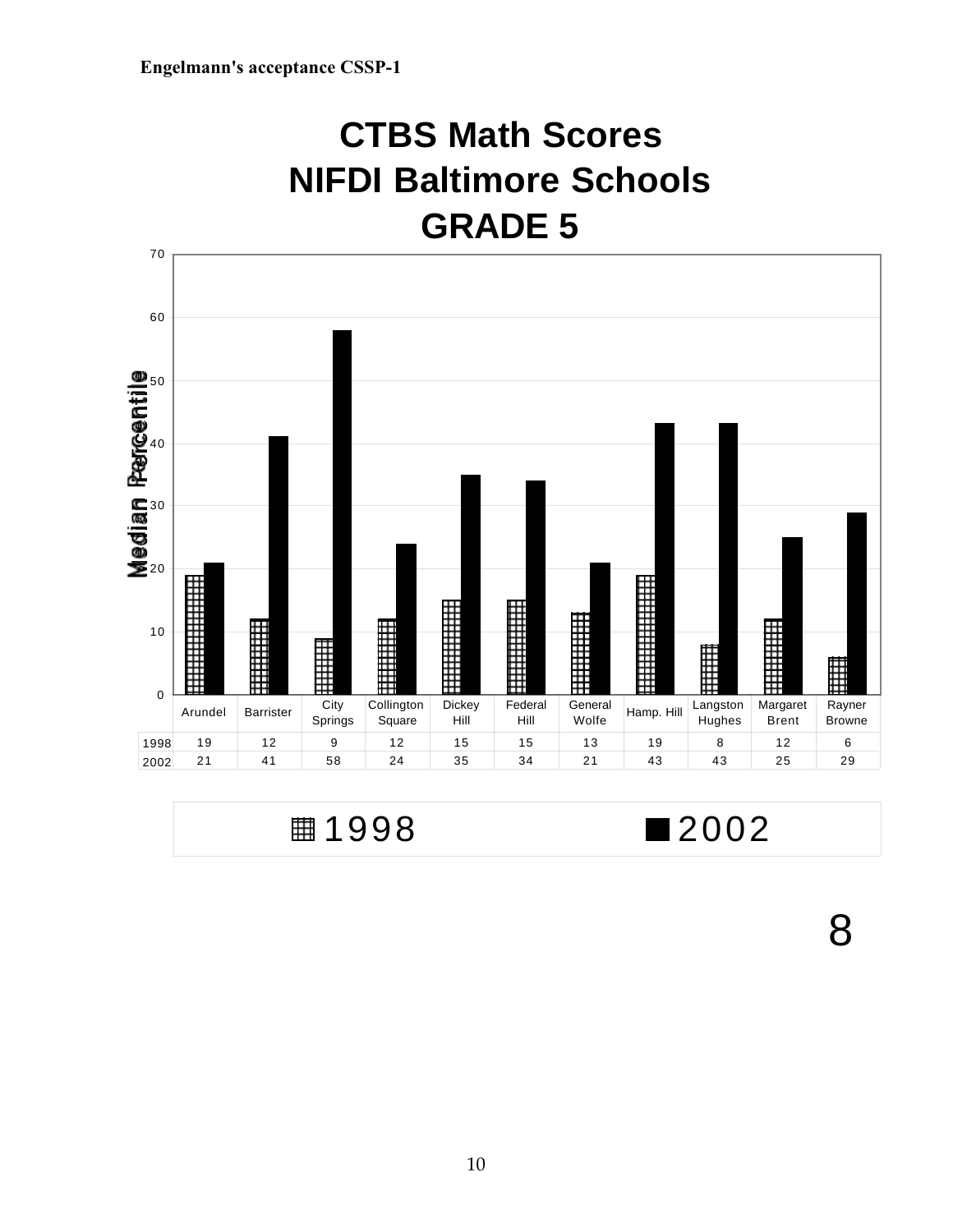Figures 9 and 10 show that there is significant stress on an effective program that teaches reading to at-risk children. The figures are based on 4,000 children who went through the RITE program, which uses the same implementation guidelines as those for Follow Through and Baltimore, and about the same number of comparison children. The comparison schools used what is considered to be a superior, researchbased phonics program. The figures show that the performance of second-graders in the RITE program (on the Stanford Achievement Test) increased as a function of the number of years they were in the program, both in word reading and reading comprehension. The 1-year RITE students (second grade only) perform about the same as the comparison children. Those in the RITE program for two years perform close to the test "norm," with close to 50% of the students above the  $50<sup>th</sup>$  percentile and close to 25% below the 25<sup>th</sup> percentile. The 3-year RITE students are above average, with only 17% of these students performing below the  $25<sup>th</sup>$  percentile.

Because the data on virtually every DI site in Follow Through, Baltimore and Houston have more than 25% annual turnover, the potential for accelerating the performances of at-risk students is quite a bit greater than the composite results indicate.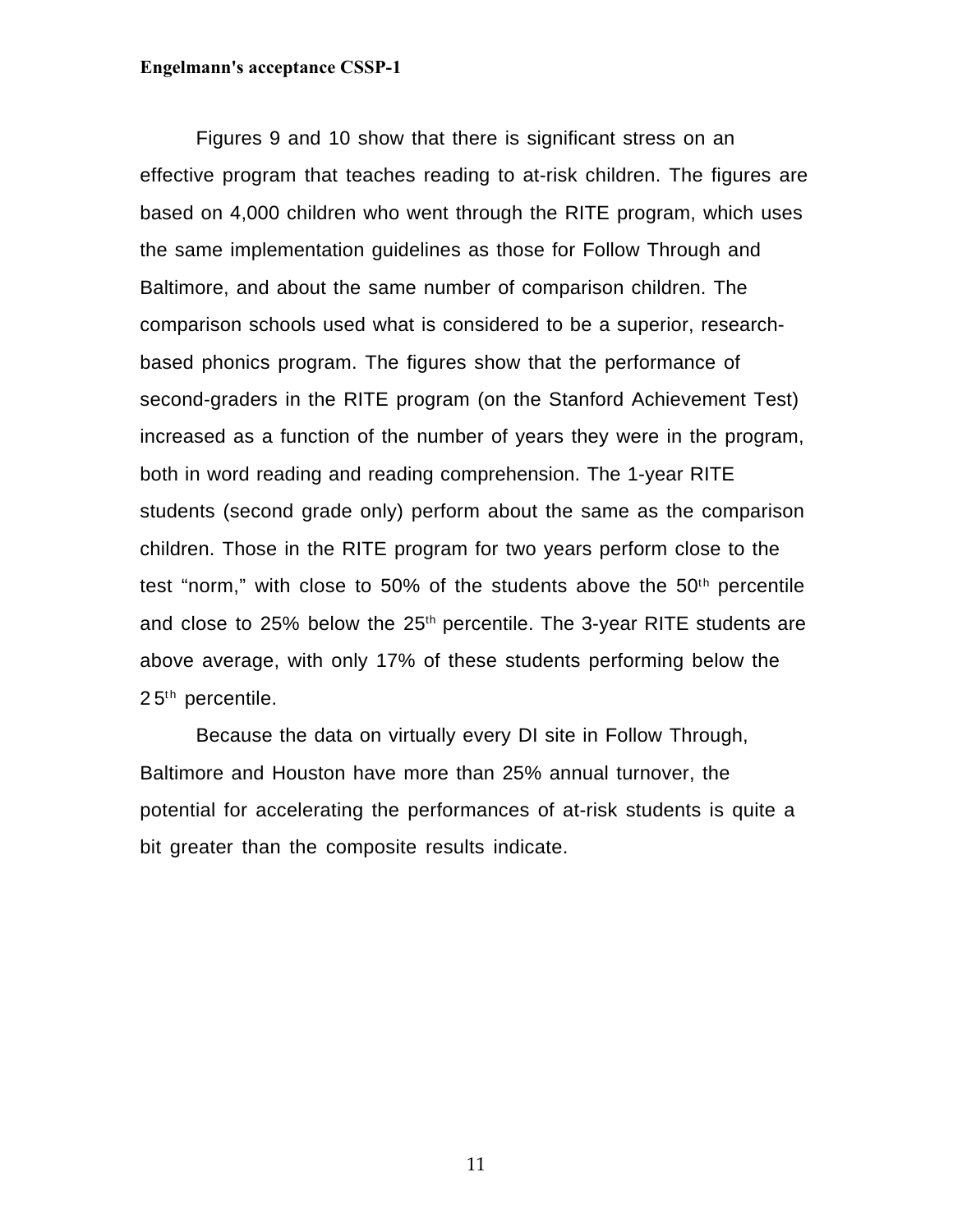

**SAT-9 Word Reading Percentile All Second Graders** 

# 9

SAT-9 Reading Comprehension Percentile **All Second Graders** 

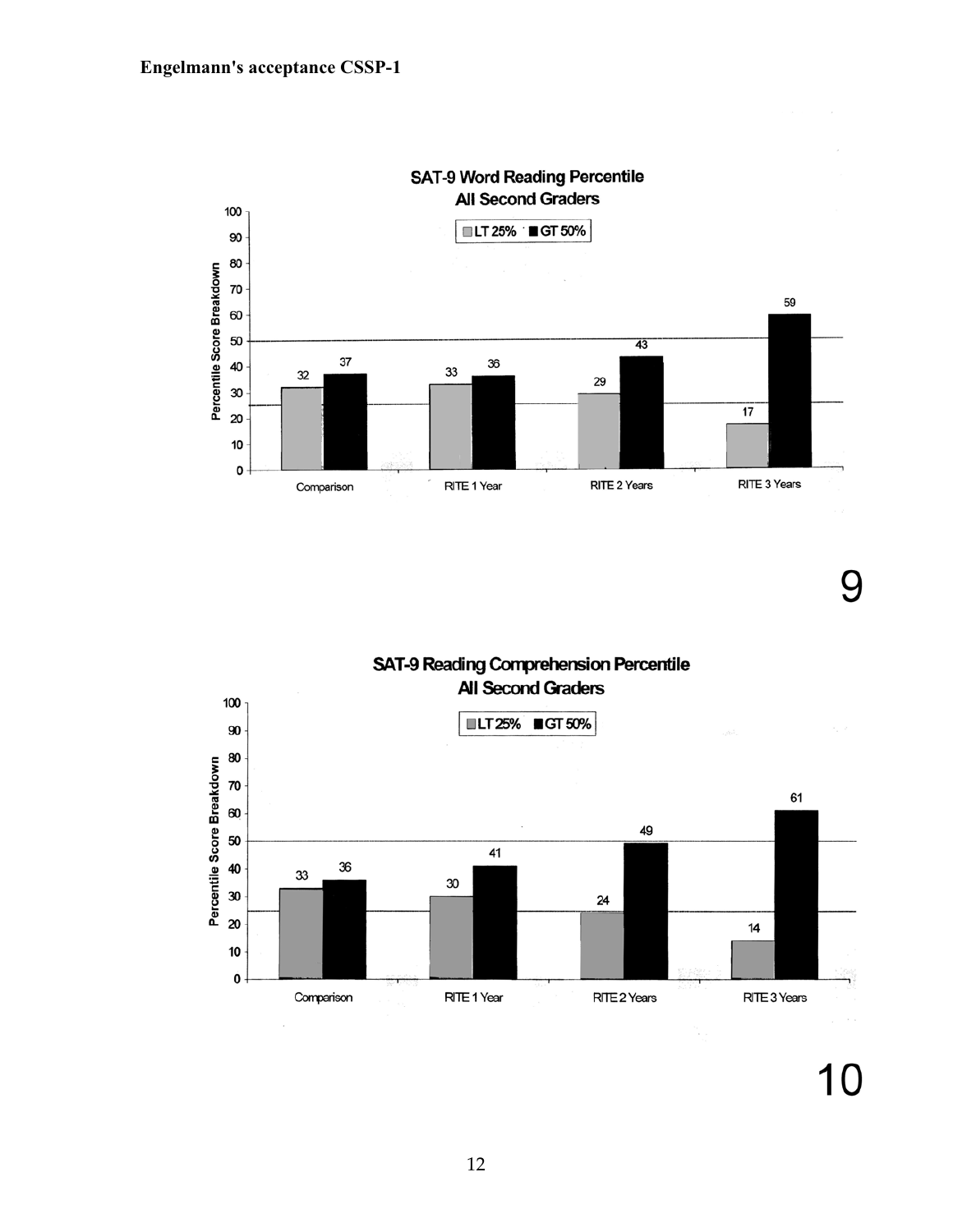## My most seminal achievement:

I believe it is the systematic way we approach the problem of designing effective interventions, and, more specifically, effective instructional sequences. We try to proceed scientifically, in a way that generates data, and we try to live by the data.

Figure 11 shows the major implementation variables that we attempt to control. Two important points about these variables are: (1) Some of the variables are not evident unless a program is well implemented; (2) the variables interact with each other and with some that are not listed but implied (such as teacher training).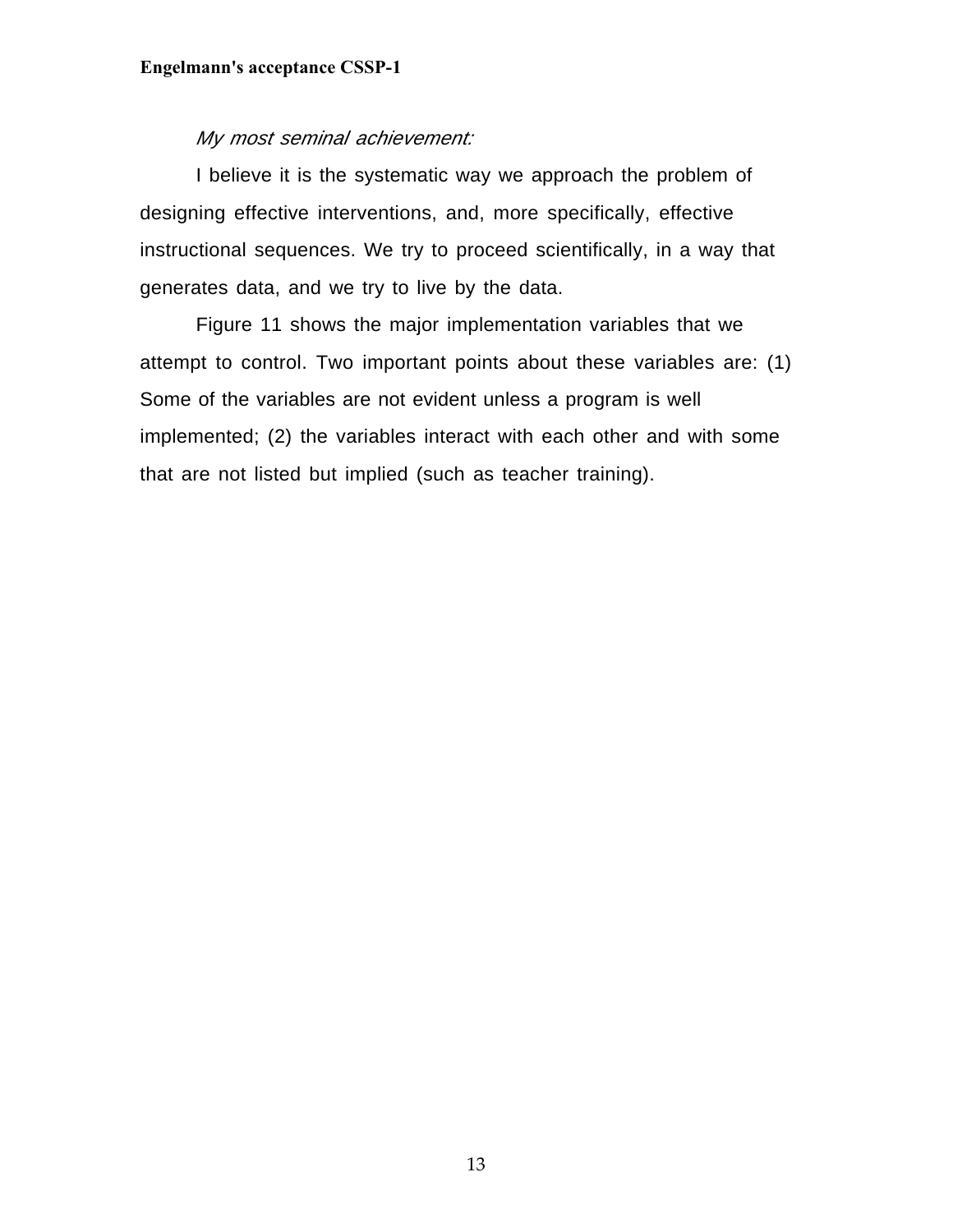| <b>The Controllable Variables:</b><br>Effective instructional programs | <u>The Instructional Program:</u><br>Introduces only 10% new each<br>lesson |
|------------------------------------------------------------------------|-----------------------------------------------------------------------------|
| Homogeneous instructional<br>groups                                    | Provides teaching on new skills<br>for 3 consecutive lessons                |
| Schoolwide participation                                               | Teaches all the component<br>skills needed for later<br>applications        |
| Placement based on 70% correct                                         | Has 6-10 ongoing tracks<br>(topics within each lesson)                      |
| Adequate schedules                                                     | Provides for the continued use<br>of everything taught                      |
| Coordination of schedules                                              | Provides for a high rate of<br>student-teacher evaluation                   |

**Teaching to mastery**

**Schoolwide reinforcement-management procedures**

**Problem-identification and problem-solving provisions.**

**Ongoing, current, student-teacher data.**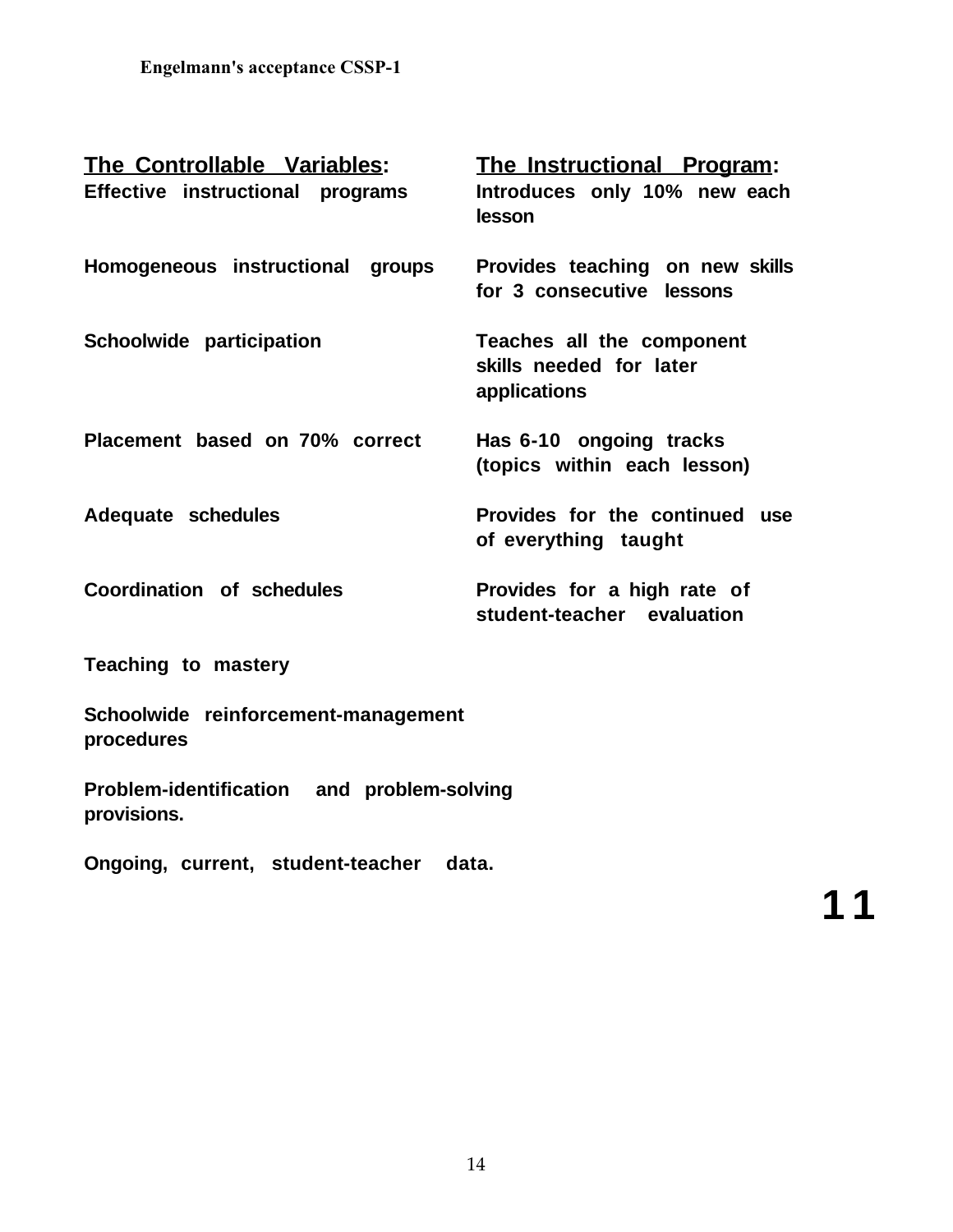The assumption that generates the different variables is that teaching at-risk students is a desperate enterprise, with respect to the rate at which things must be taught. Unless children who historically have learned at a slower rate than their more advantaged peers receive instruction that accelerates their performance, they will never catch up. So the program that succeeds must be scrupulously efficient and intolerant of either teacher or student failure.

Effective instructional programs. These are the sine qua non of an implementation. The program is the vehicle that communicates specific content to the children, guides the teachers, and sets the stage for projections about what is possible with a given group of children during the upcoming school year. If the program is not well designed, sufficiently standardized, and "trainable," many of the other variables become moot.

Homogeneous instructional groups are necessary so that each individual in the group will benefit maximally from the teacher's presentation. If the group is composed of children who already know the material and those who are so lacking in prerequisite knowledge that they couldn't possibly learn the material in the allotted time, the program is not effectively accelerating the performance of all students.

Schoolwide participation is necessary so that it is possible to make projections about what each instructional group will have learned in each subject by the end of the year, and where the individuals would be best placed at the beginning of the next year. We must know what all teachers are teaching so that we achieve maximum efficiency in "interchangeable parts," (addressing problems of teacher replacement and student transfers).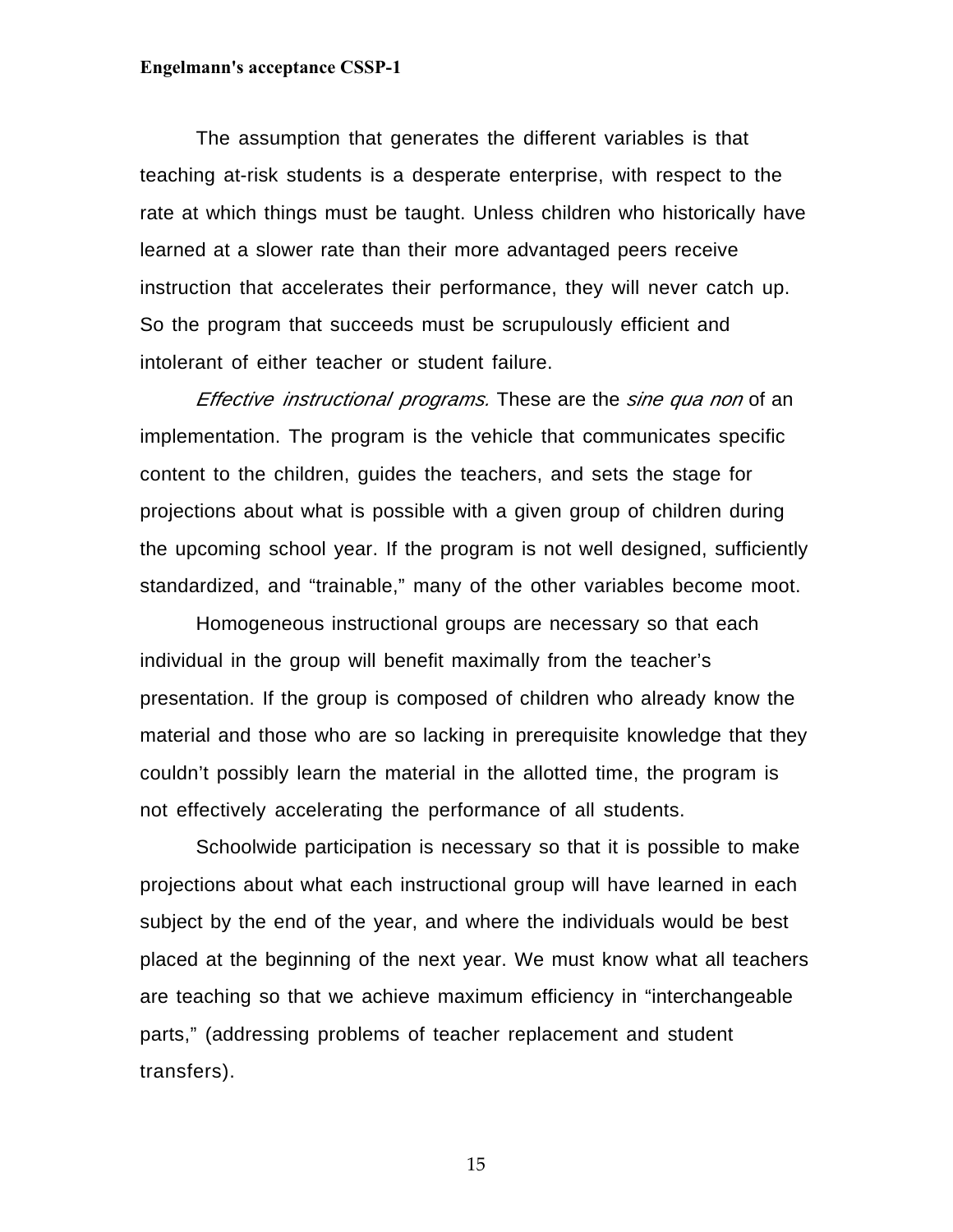Placement based on 70% correct. If the instructional programs are designed so that they are progressive and teach so much new material each lesson, while reviewing what had been presented earlier, students who perform at 70% correct on any skill or content introduced for the first time are properly placed. The percentage implies that the child is in a position to master the new material today. (If the child is only about 50% correct on the tasks the teacher presents while teaching the new material, the child must learn too much in the allotted time.)

Adequate schedules and coordinated schedules. Unless there are provisions for adequate amounts of daily instruction in all subjects, performance will suffer. We can't spend too much time on reading. We can't have elastic schedules. Schedules must be followed religiously. Furthermore, they must be coordinated so that it is possible to deploy aides to various classrooms at times when specific instruction is occurring.

Teaching to mastery. After each lesson, all children should be virtually 100% correct on all material presented during the lesson. This objective is not readily attainable unless the group is homogeneous in performance, the schedule followed, the children placed at 70% correct on new material.

Schoolwide reinforcement-management procedures. These involve rules of behavior for the various school activities. More broadly, the system must be designed to celebrate academic achievements, and to provide students with information about their role in this school and with data that they are capable of achieving in the academic arena. Performance is recognized, not just through an end-of-year awards ceremony, but weekly through student-performance progress summaries.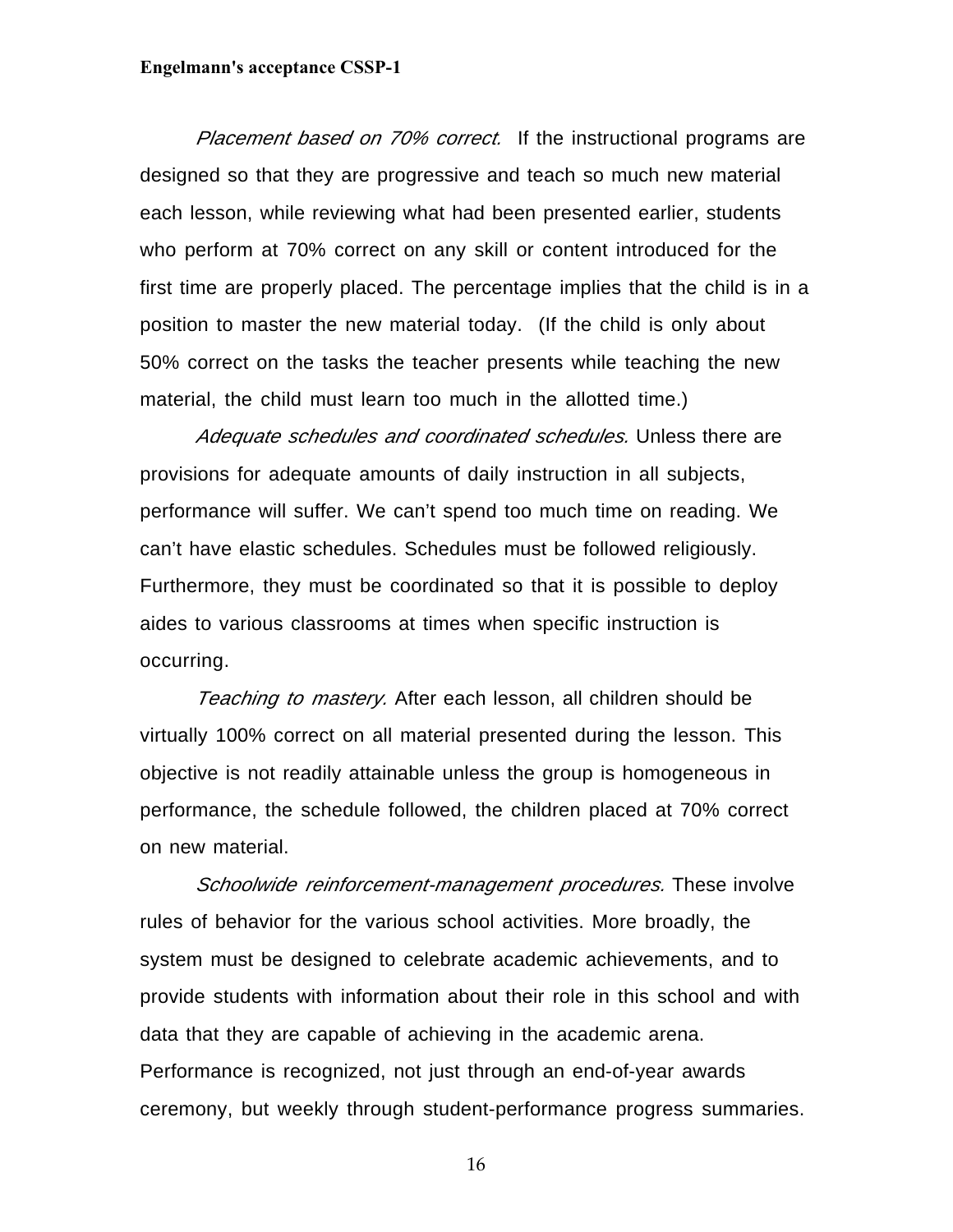Problem-identification and problem-solving provisions. Those provisions rely on ongoing, current student-teacher data. The only way the school will improve is to do things better than it does now. Therefore, the emphasis must be on problems, things that need fixing. The purpose of identifying problems is not to "evaluate" or "shame" but to make it possible to solve the problem in a timely manner. Therefore, basic monitoring and data-collection procedures are needed to show the progress of each child. Furthermore, the program is designed so that a coach or trainer would be able to walk into any classroom, refer to the posted data, and observe the responses of the children as they are being instructed and identify any problems in placement of individuals, rate of progress for the group, teaching problems involving mastery, and problems with time management. The precise identification of these problems in a timely way provides straightforward implications about how to solve them.

The *instructional program*. The features of the program interface with the broader implementation variables. The program has a quitedifferent design than that of the traditional program. It does not devote an entire period to a particular topic. Rather, the program is designed like a flight of stairs that introduces only about 10% brand new material in the current lesson. It reviews the 10% introduced in the last lesson and the 10% in the lesson before that one. The program does not assume that anything is taught in less than three consecutive lessons. Therefore, about 30% of the lesson is not assumed to be thoroughly learned. The remaining 70% of the lesson consists of earlier-taught material that is either being reviewed or that is incorporated in applications. This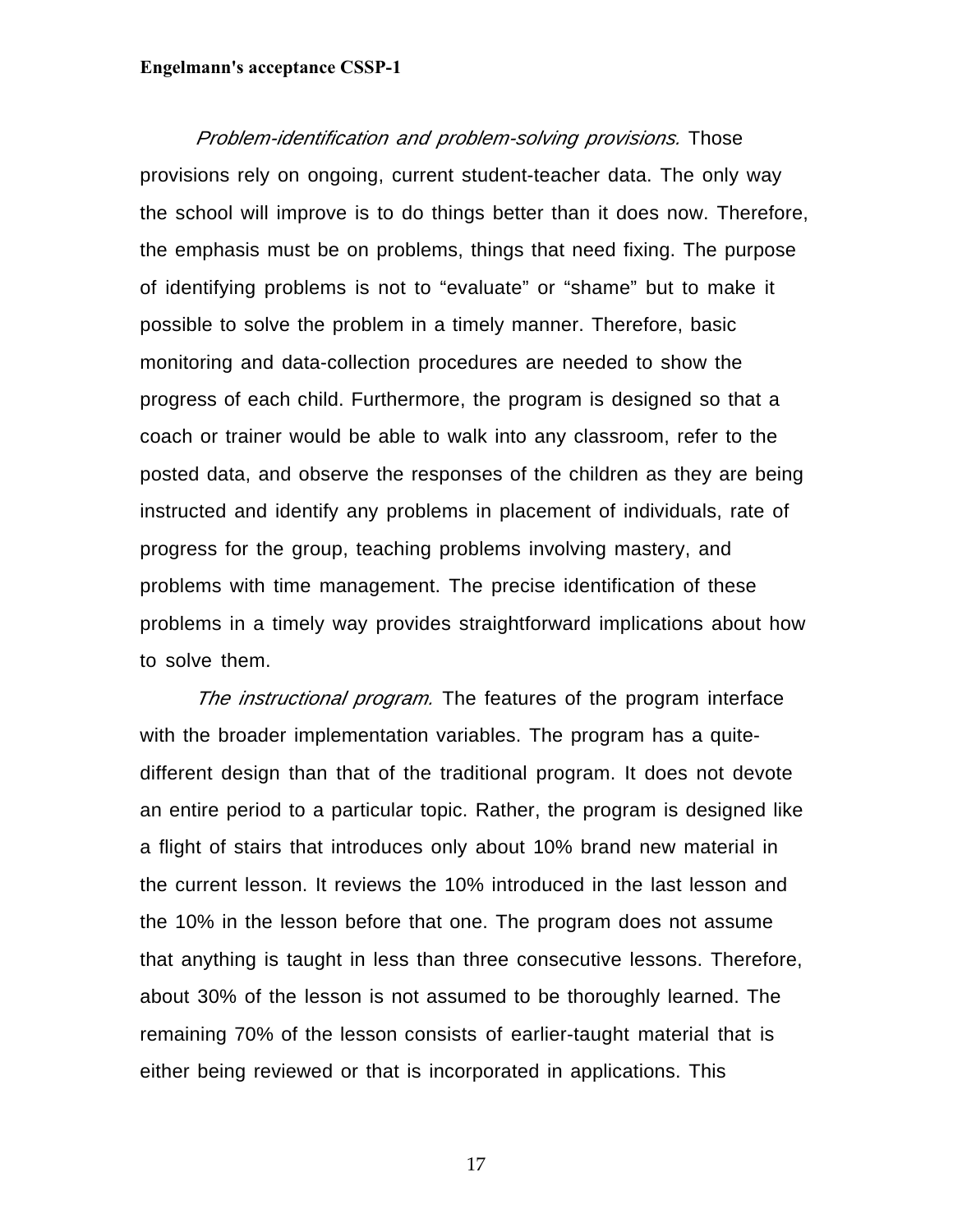provision dovetails with the 70% first-time correct requirement for placing children in the program.

Each lesson consists of 6-10 ongoing tracks (topics), each independent of the others, but later combined to create new operations. The program is designed so it teaches all the component skills that are needed for later applications. It also provides for the continued use of everything that is taught. Finally, it is designed so that there is a high rate of student responses, sometimes in the form of group, unison responses. The high rate of responding is not merely a means by which the skills are made more automatic and thoroughly learned; they also provide a high rate of information about student performance for the teacher. Specific problems that children have with the material are made available to the teacher in a timely way.

The design of the programs involves the application of analytical principles, empirical rules of thumb, and field-test data on student and teacher performance. The analytical principles generate procedures for designing sets of examples that show how things are different, how they are the same and, most of all, how to construct a series of examples that are consistent with only a single interpretation.

For example, in teaching +1 facts in math, the program would not always present the facts in the counting order, 1+1, 2+1, 3+1, because the series generates two interpretations or strategies that lead to correct answers. (1) You must listen to each fact. (2) You must attend to the last answer and say the next counting number, without attending to the details of any problem. Because both strategies will lead to correct answers, the procedure must be modified or supplemented so that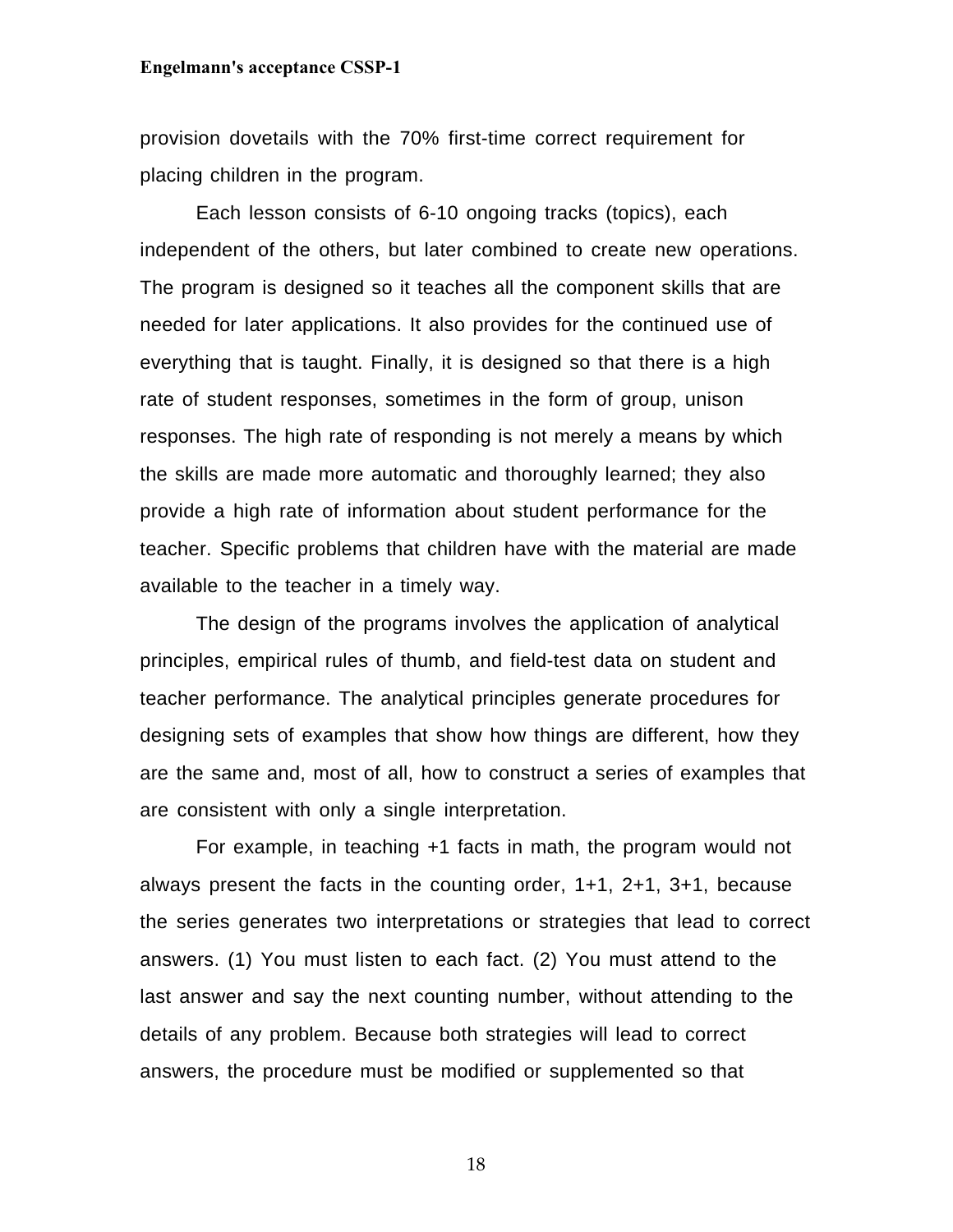interpretation 2 is ruled out and the child attends to the details of each fact.

The empirical rules of thumb serve as guidelines for mapping out the number of lessons required to teach a particular skill (given the assumption that on no lesson will the presentation of the new skill involve more than 30% new material that may not be mastered).

The final step in the process is field-testing in a way that will reveal possible flaws with the program. This testing does not involve a large number of classrooms, but typically at least a couple of naive teachers (those who have never taught DI before) and at least one reliable DI teacher who understands that the game is to follow the program as written (even though the teacher may be quite aware of how to remedy a problem she observes). Ideally, there will be more than one field-testing of the material; a second group (or teacher) presenting the sequence about a month behind the others. This group permits adjustments to be made as soon as they are revealed with the original tryout groups, and for the adjustments to be tested.

The teacher records the starting and stopping time for each exercise in the lesson and indicates the amount of time the students spent on the independent work. (The programs provide for very little homework. The assumption is that all the skills the children need are best taught in class, where there is greater control.) The teacher also indicates any problems that were encountered in each lesson. These do not have to be detailed, simply the number of any tasks that presented the problem and a note like, "Hard," "many mistakes", "awkward," or "wordy." All student written work is analyzed for mistakes. If more than about 18% of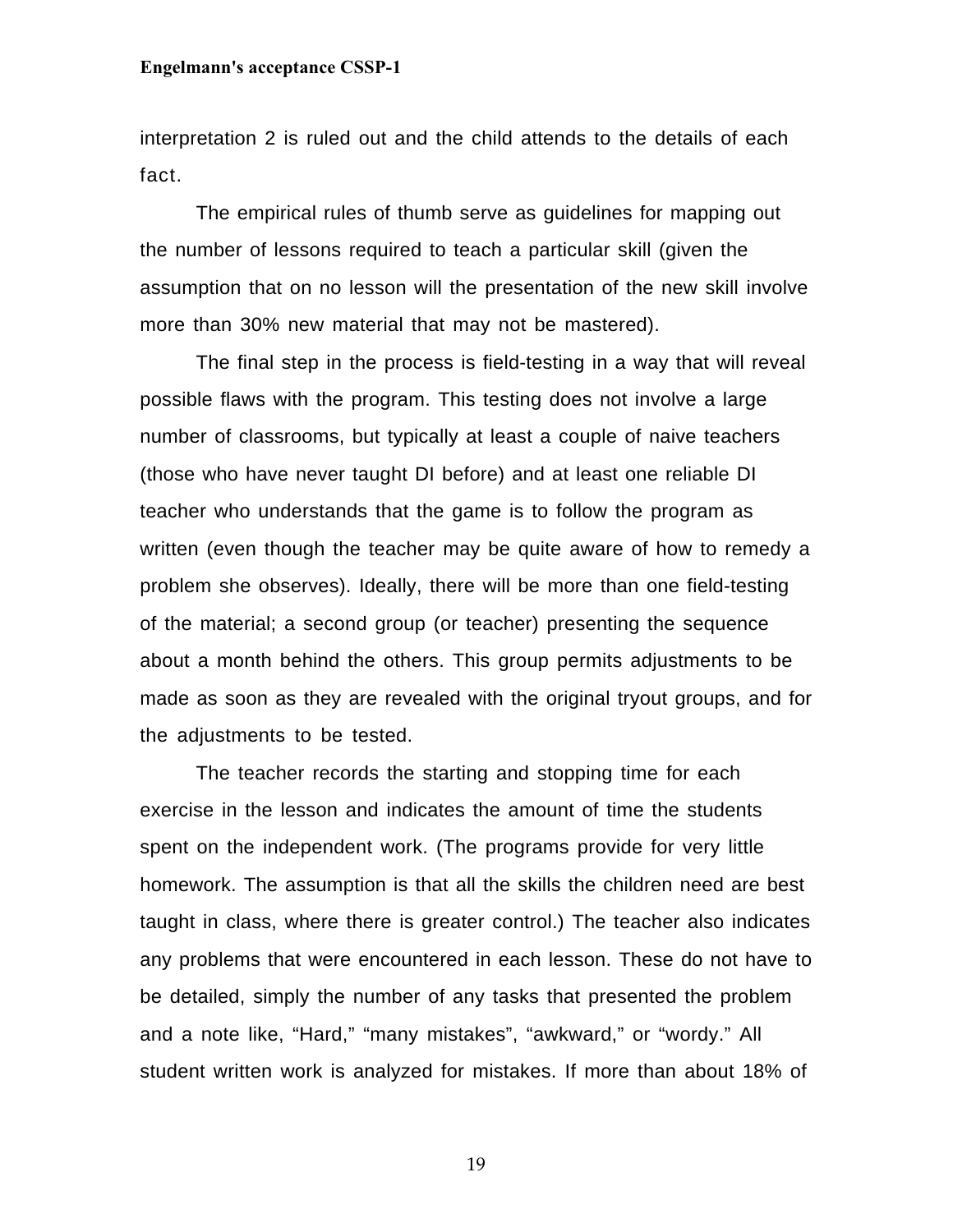the students miss any item, we analyze the item, try to identify the problem, and provide a remedy.

The assumption throughout the initial development and modification of the instructional sequence is that if the children or teachers have problems presenting the material, the program is the cause of the problem and the program is to be changed. This assumption does not flatter one's ego because it has happened that we have worked on a level of a program for over a year and, following an initial field tryout that disclosed far too many problems with the sequence, had to throw out virtually the entire program. The only solace is that we try not to make the same mistakes again. In no small way, whatever skill and knowledge we have acquired is a function of the feedback teachers and students have provided as they go through programs or procedures we develop. Their behavior shows us whether the sequence is adequate. By revealing specific problems, their behavior also implies the nature of the changes that must occur if the program is to be effective.

## Basic research and identification of highly effective programs:

Because not all the variables of highly effective teaching communications are obvious by inspecting either mediocre programs or excellent programs that are poorly implemented, the study of highly effective programs that are fully implemented will add greatly to the knowledge base of educational research. The formula for this research would be to implement a program or model so that it met all the developer's guidelines. Systematic manipulation of single variables would then disclose the relative importance of the variable (the percentage of the variance it accounts for), how it interacts with other variables, and whether the variable as originally conceived by the developer is relatively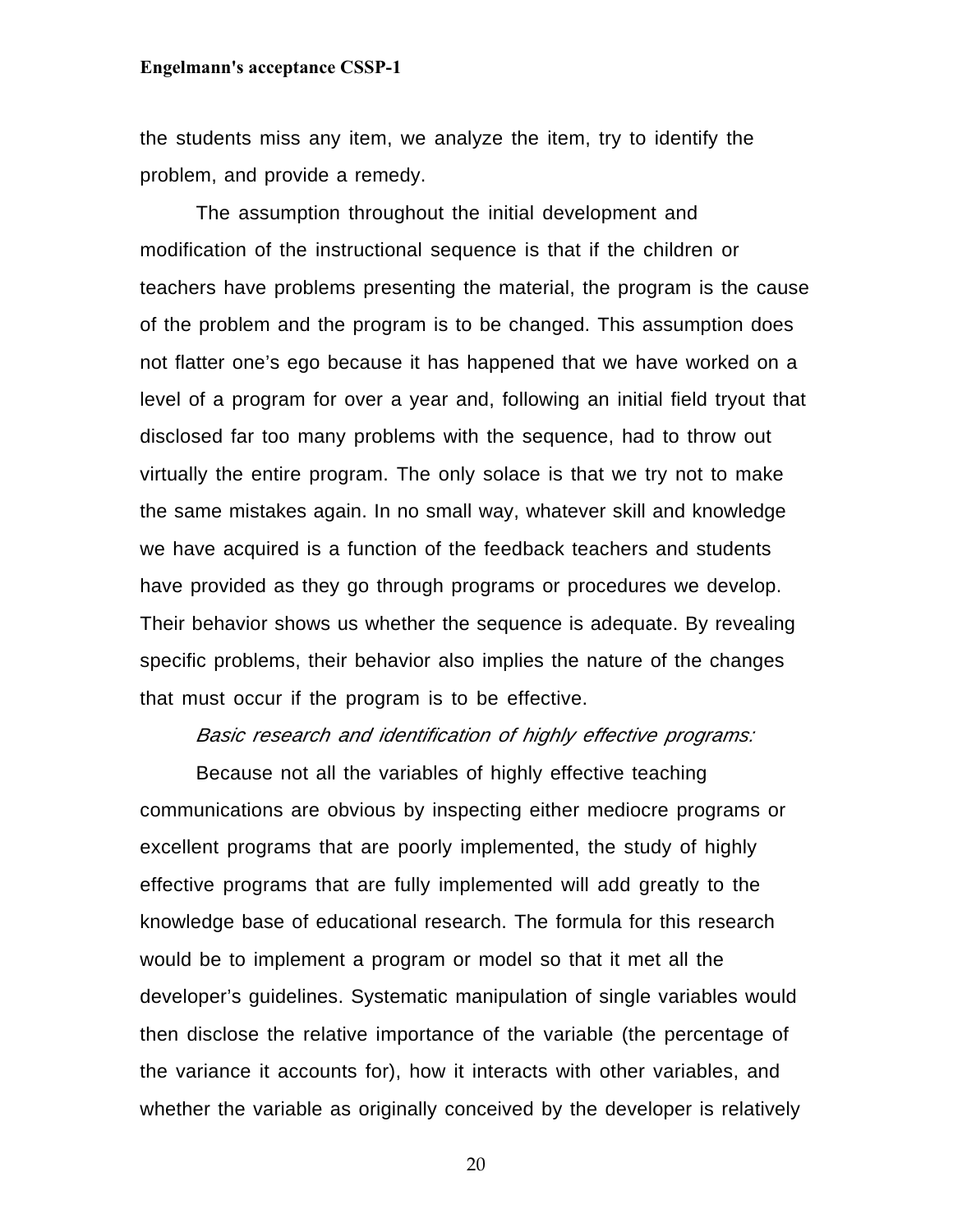efficient (with respect to amount of exposure) and effective (with respect to student-teacher performance).

The recent formation of the Institute of Education Sciences with its emphasis on applied research—what works and relatively how well it works—should have a salutary effect on the field and should provide the consumers of instructional material (the district and state) with the kind of endorsements they need to acquire new attitudes both about what works well and why programs with the potential to work well must be implemented with fidelity. (We don't buy high-performance cars and then run them with two flat tires.) The result will not only be a great acceleration in the development of highly effective programs but far more effective interventions for those children who, without such programs, will not be competitive and will not be able to make choices about whether they will go to college. The question of their potential choices when they are 17 will usually have been answered by the time they reach the fourth grade.